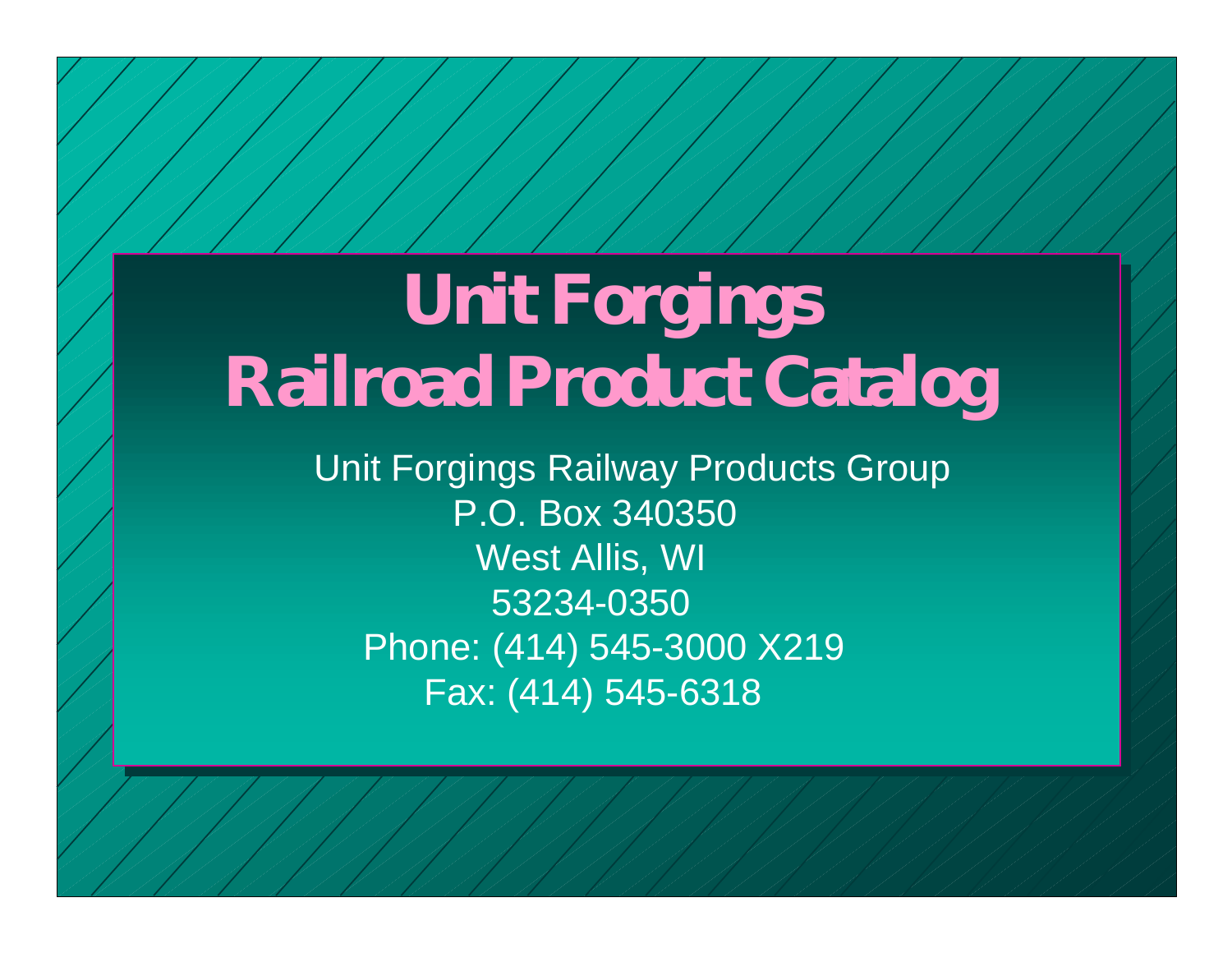**Center plates are available in 12", 14", 15" 81 16" diameters forged from 1030 steel. Flange thickness from 3/4" to 1 1/4". Plates can be machined and drilled to customer specification.**

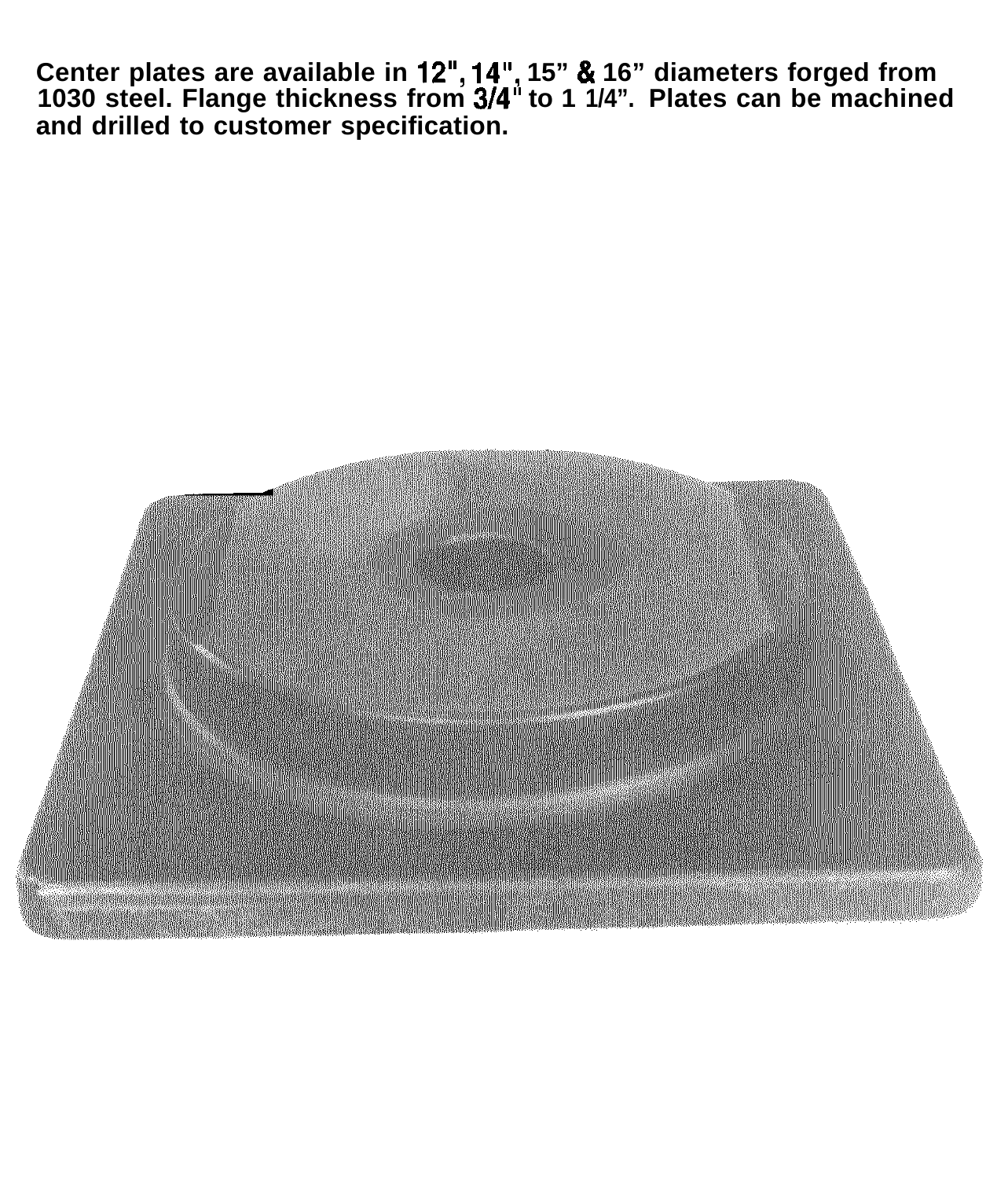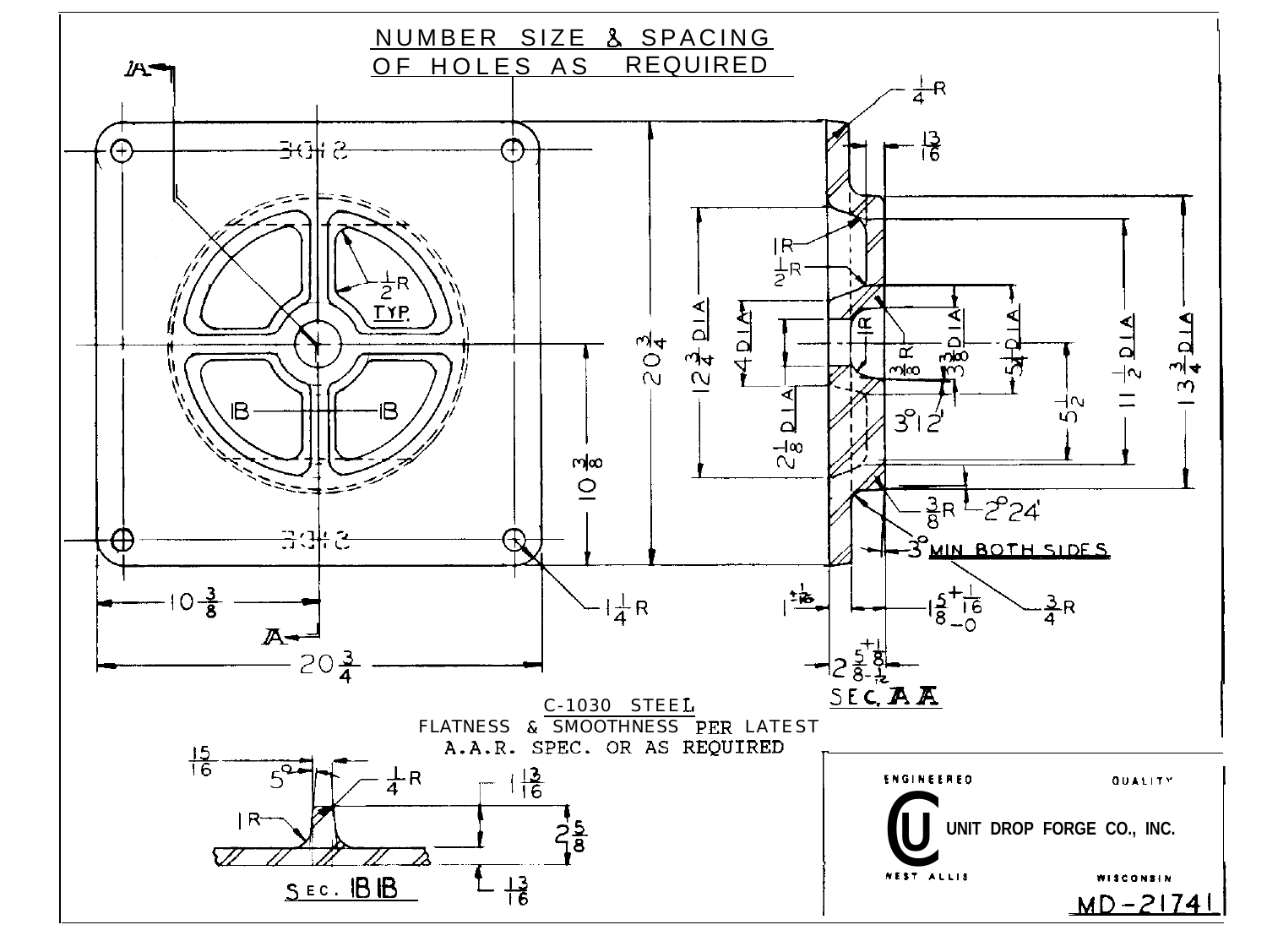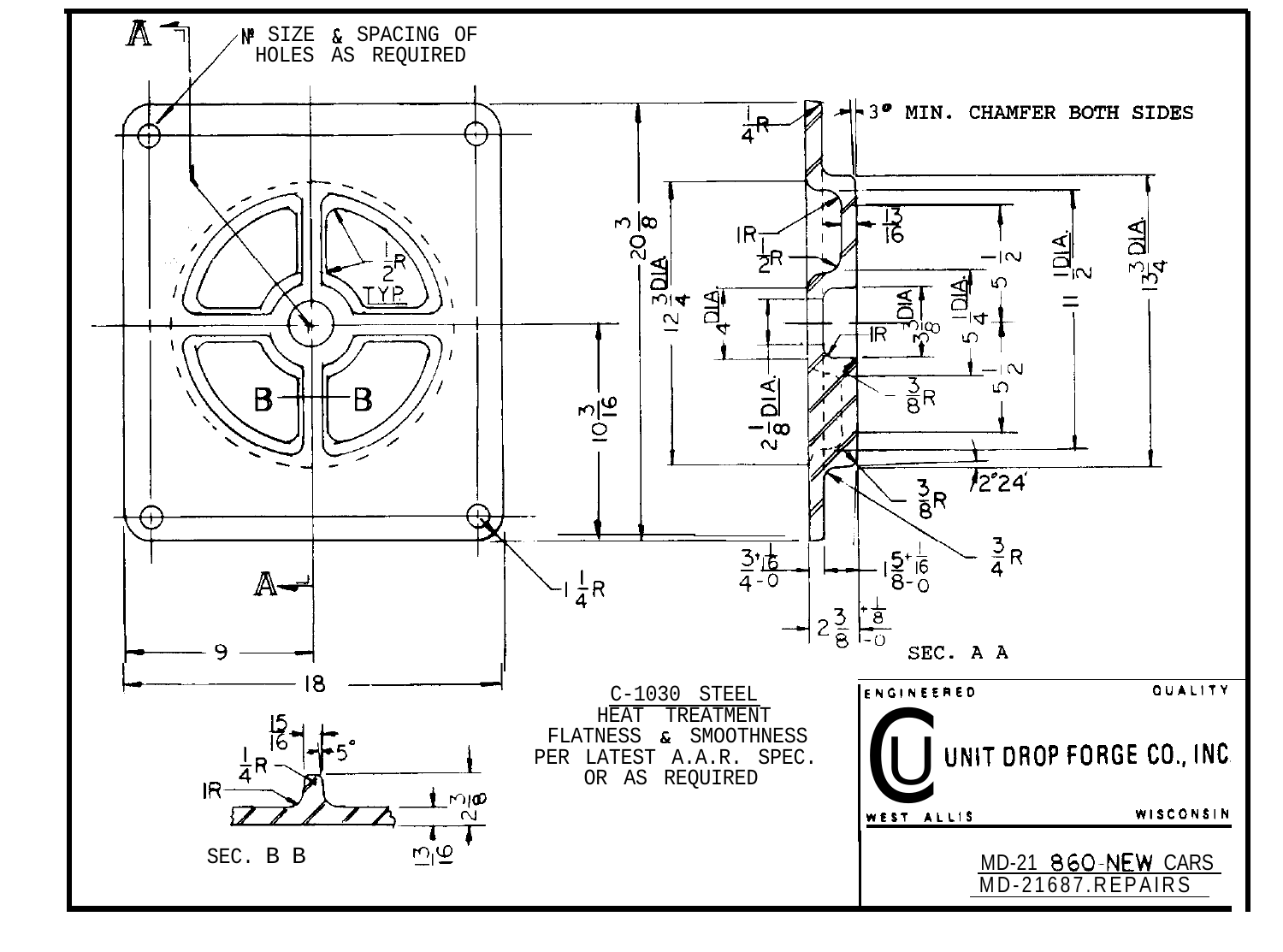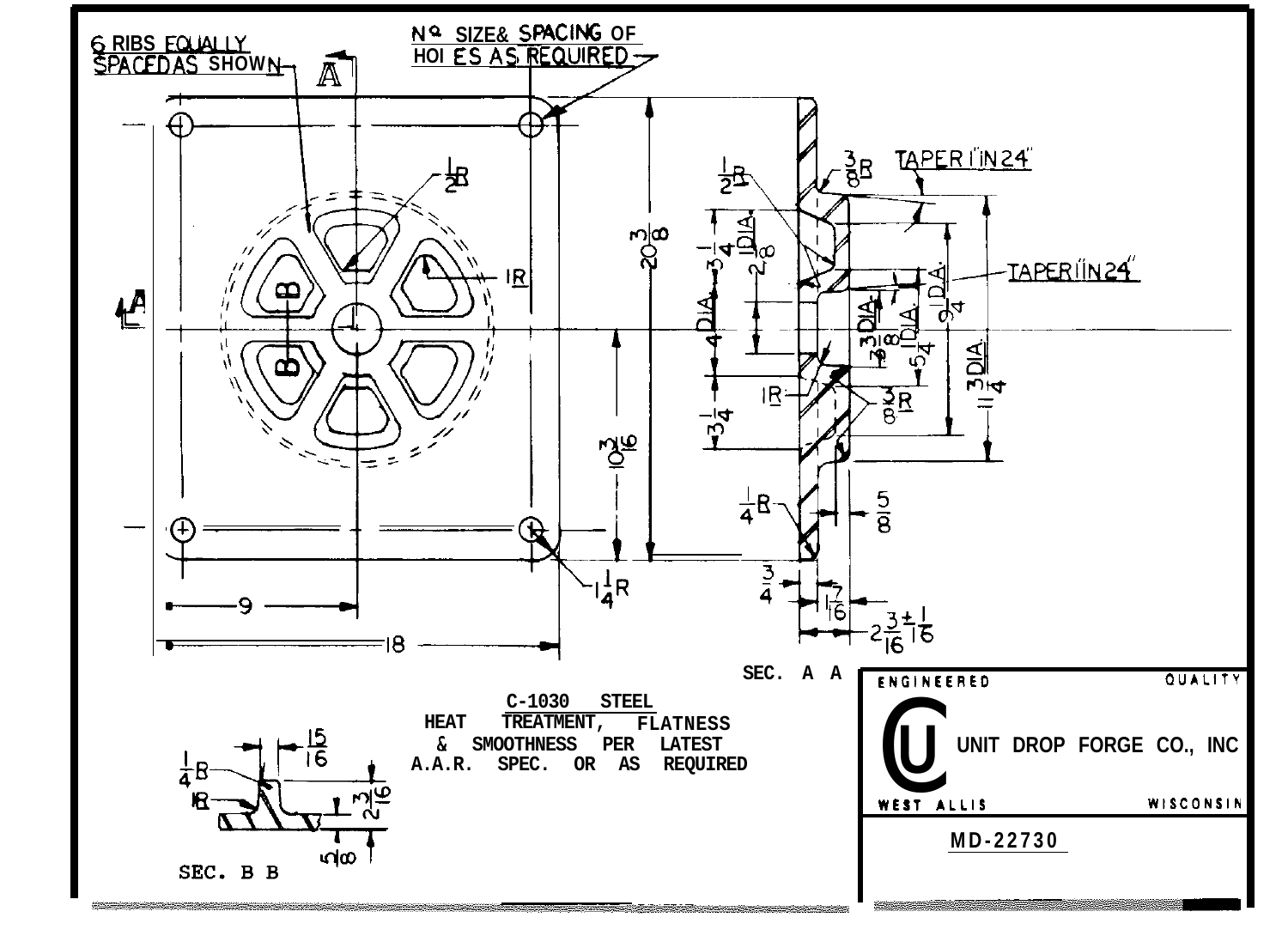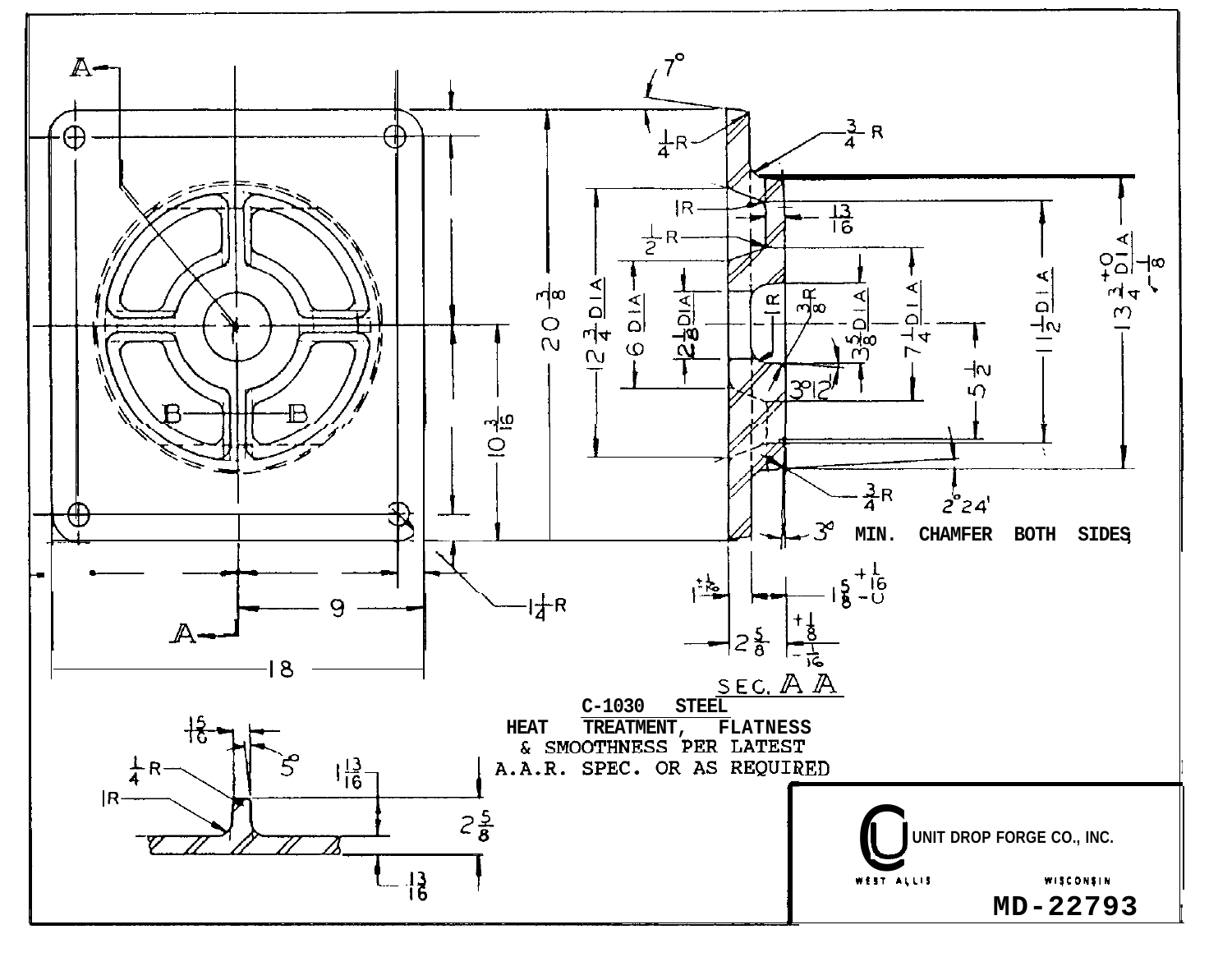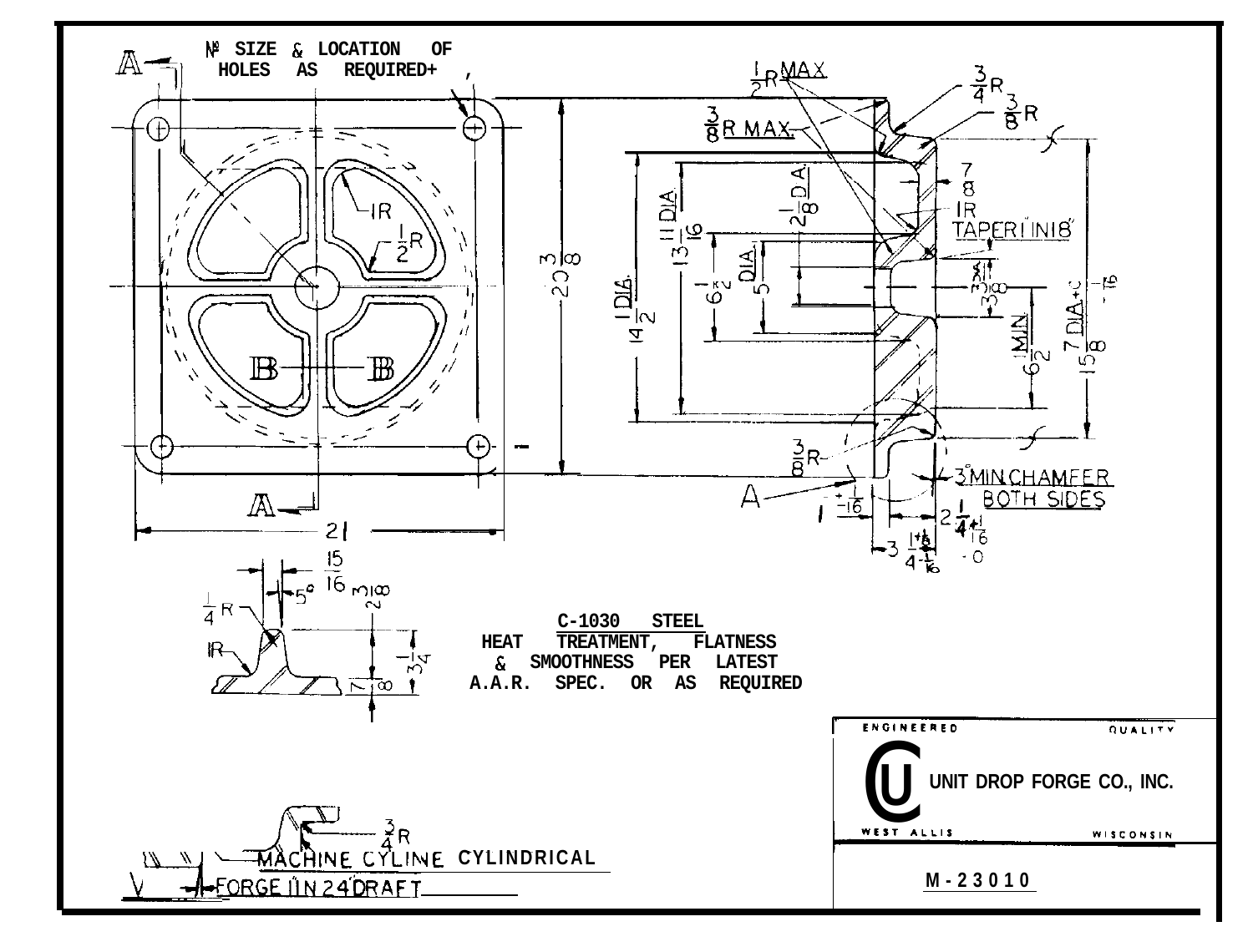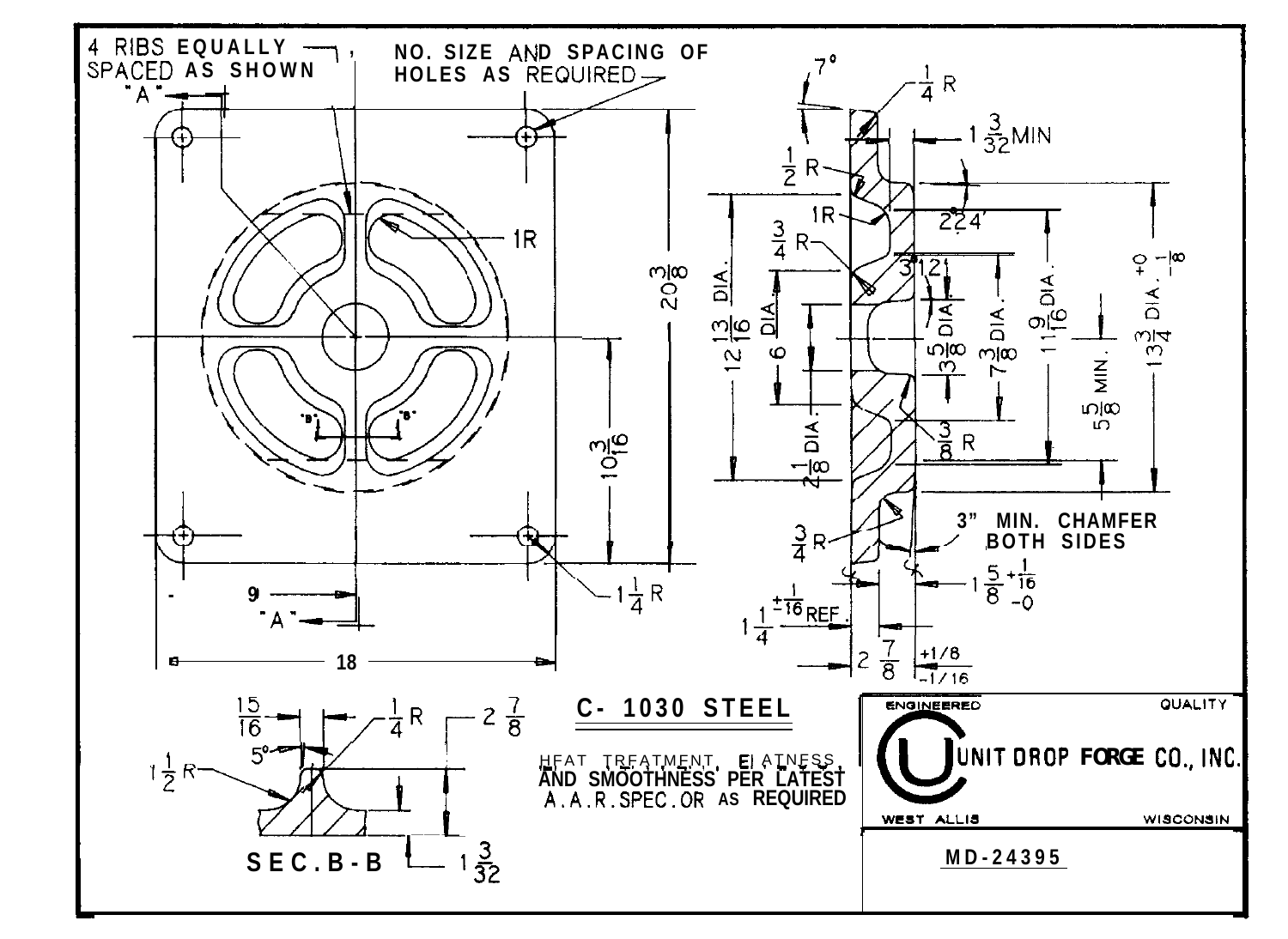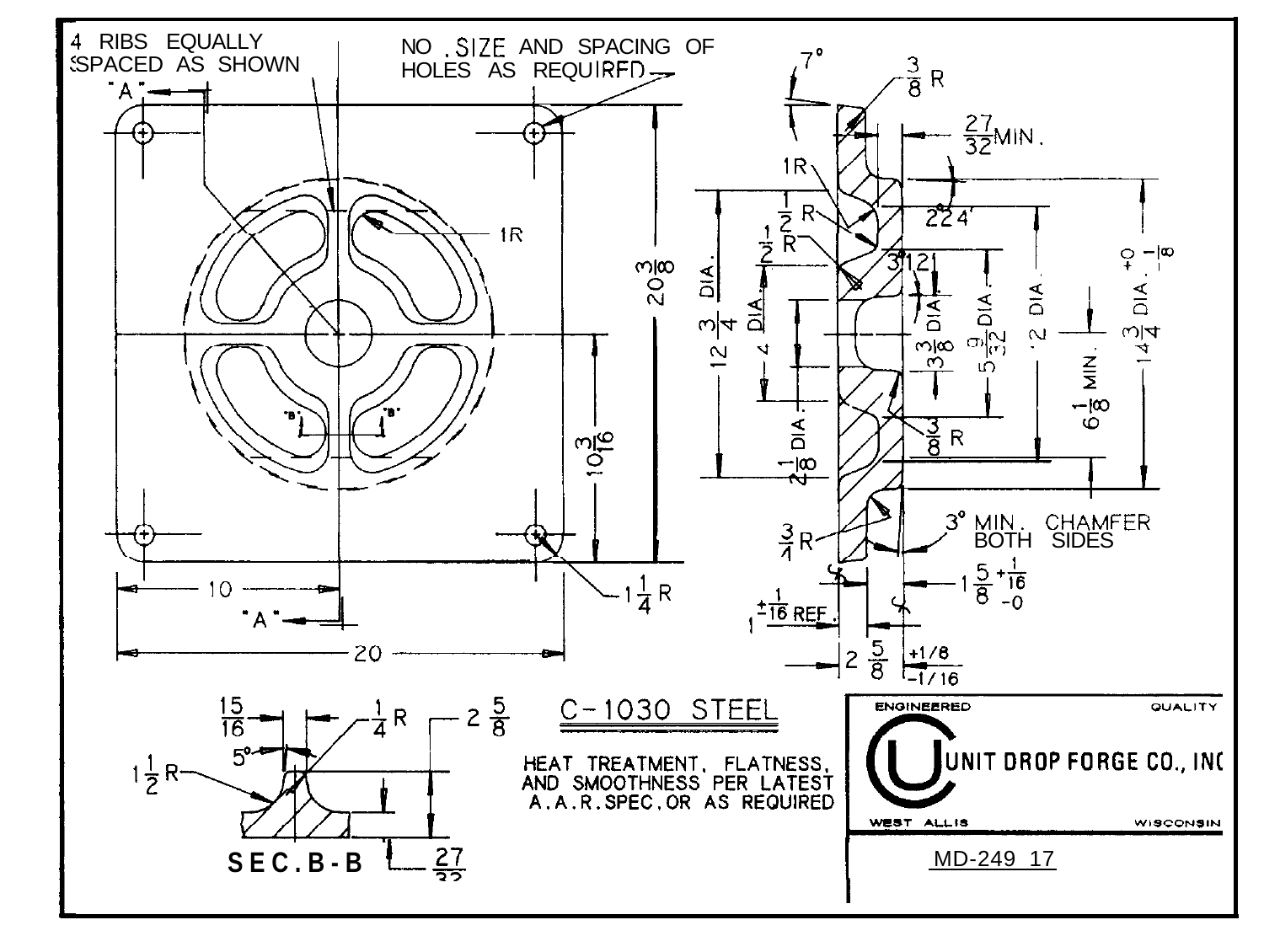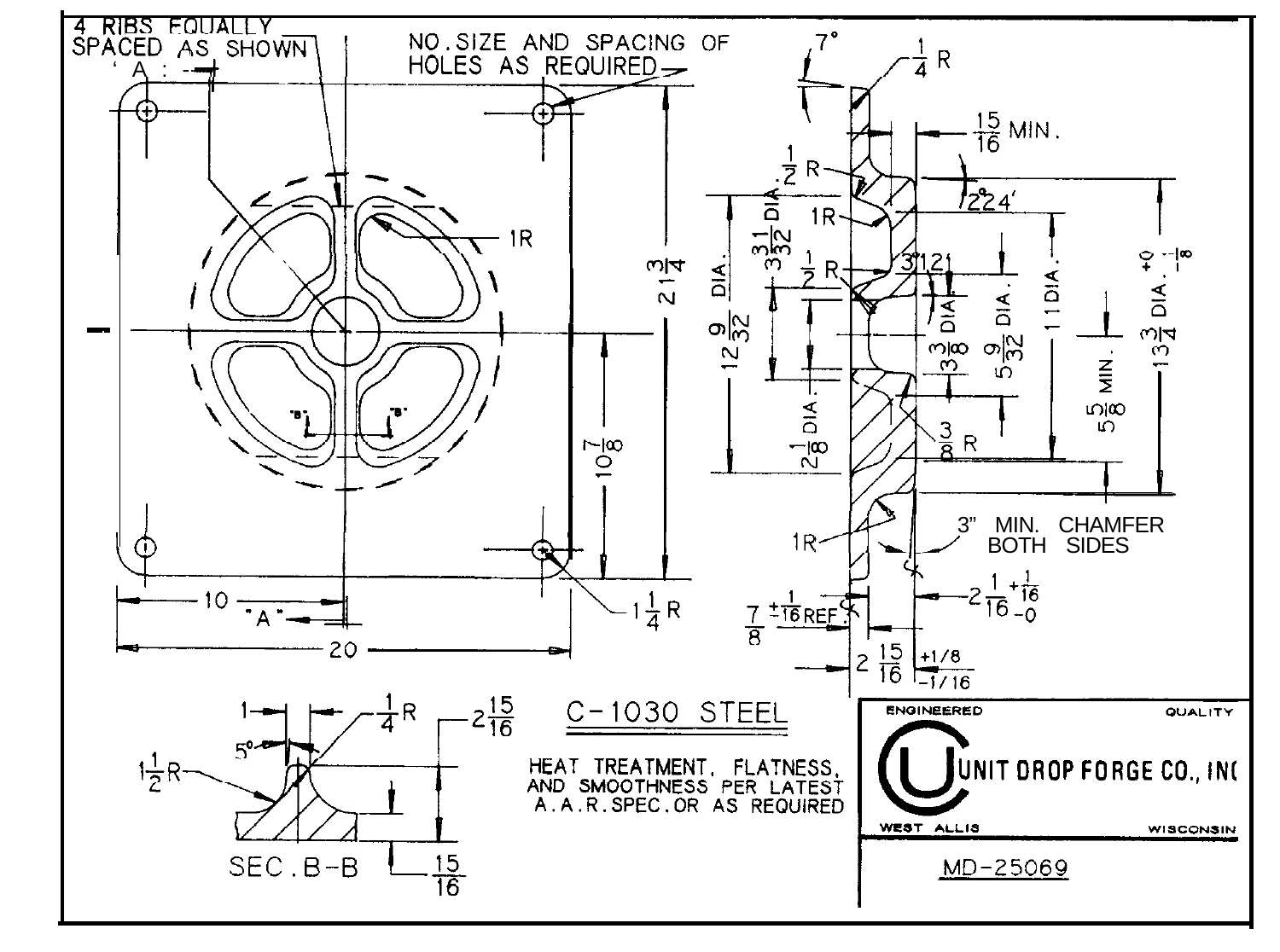## **Assemblies**

Fit any body bolster for both fixed and sliding sill under-frames.



## **Bowls**

**Solid or hollow for 12", 14" and 16" bolster pockets. Peripheral weld are 318" or 314" concave radii as required.**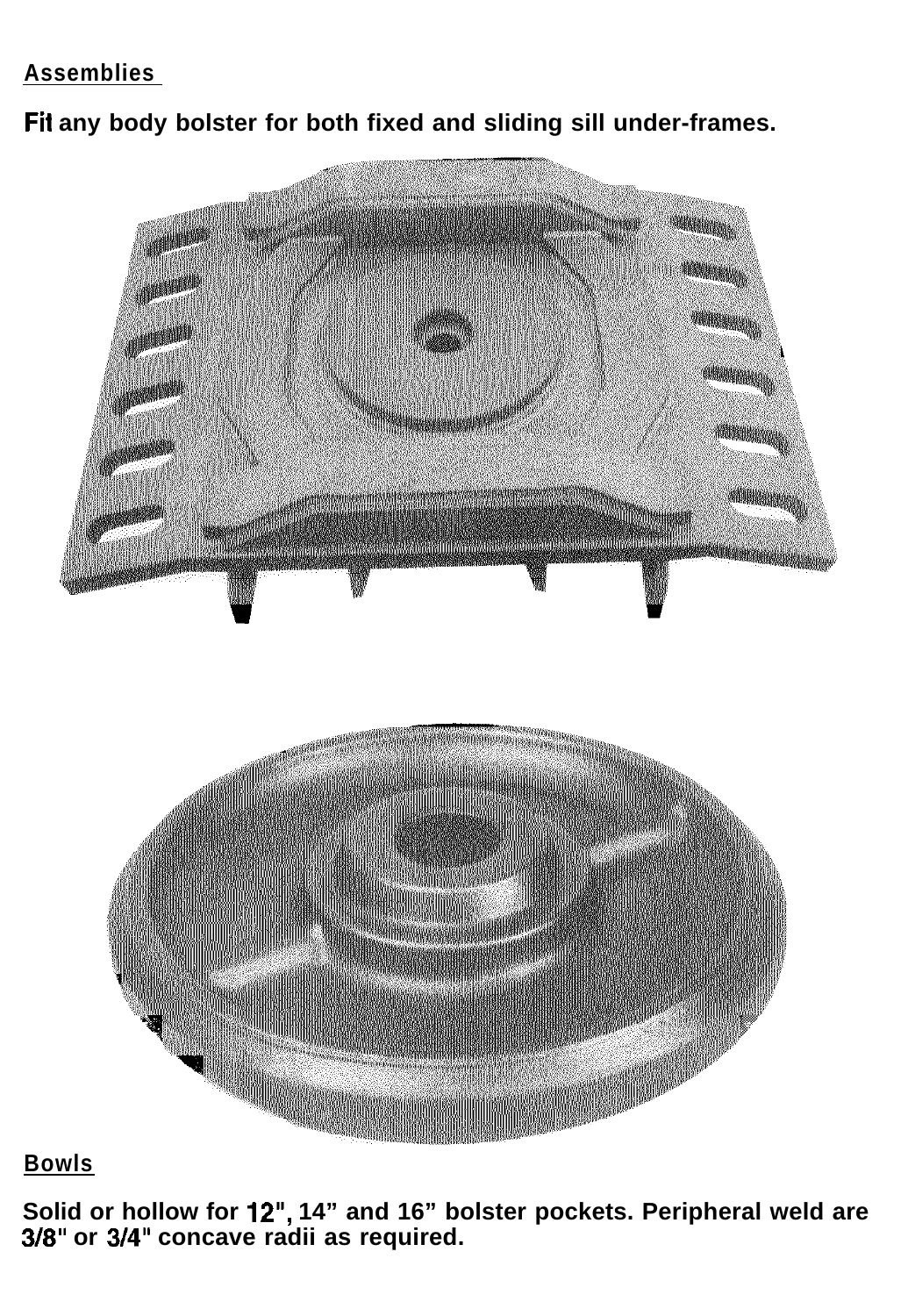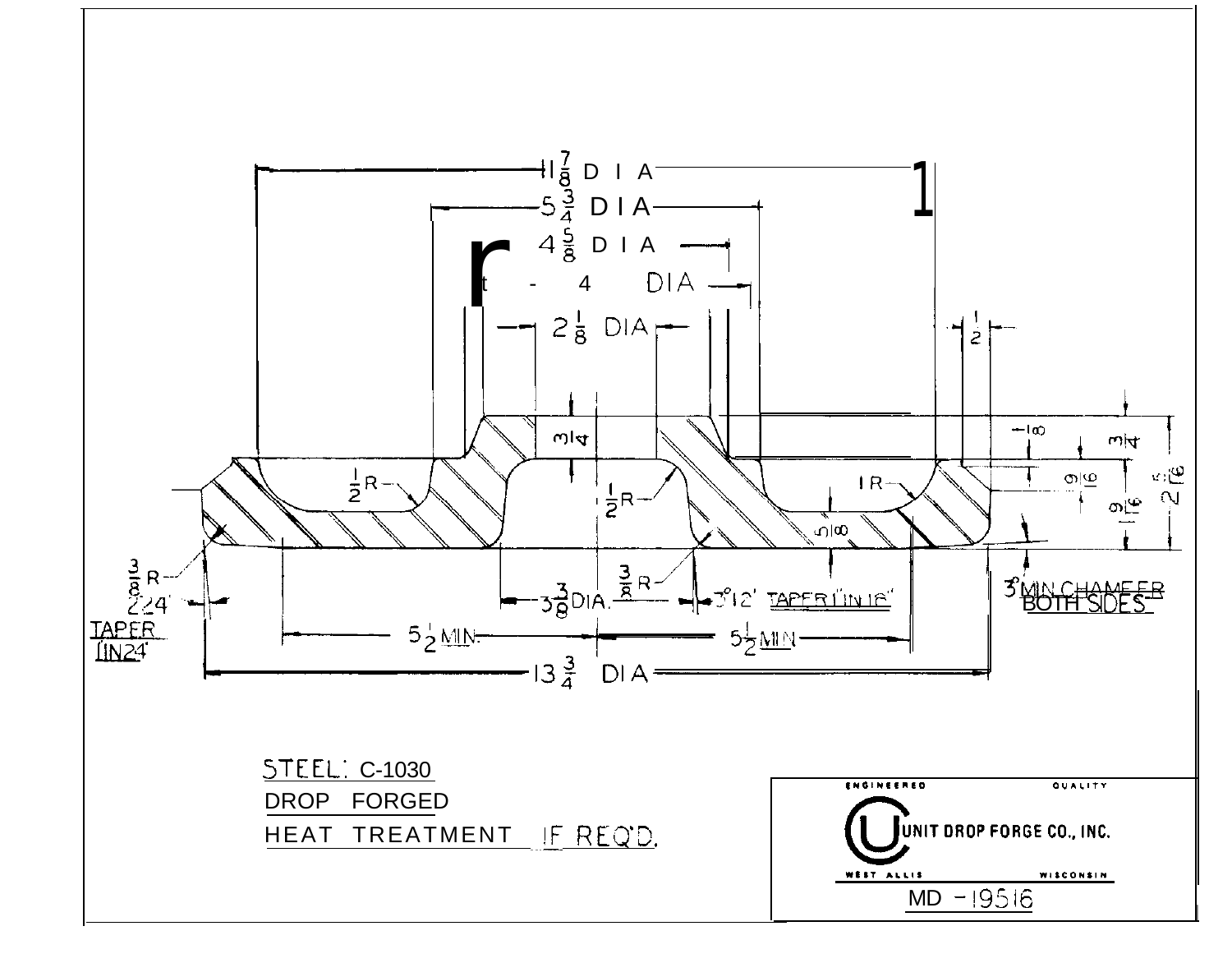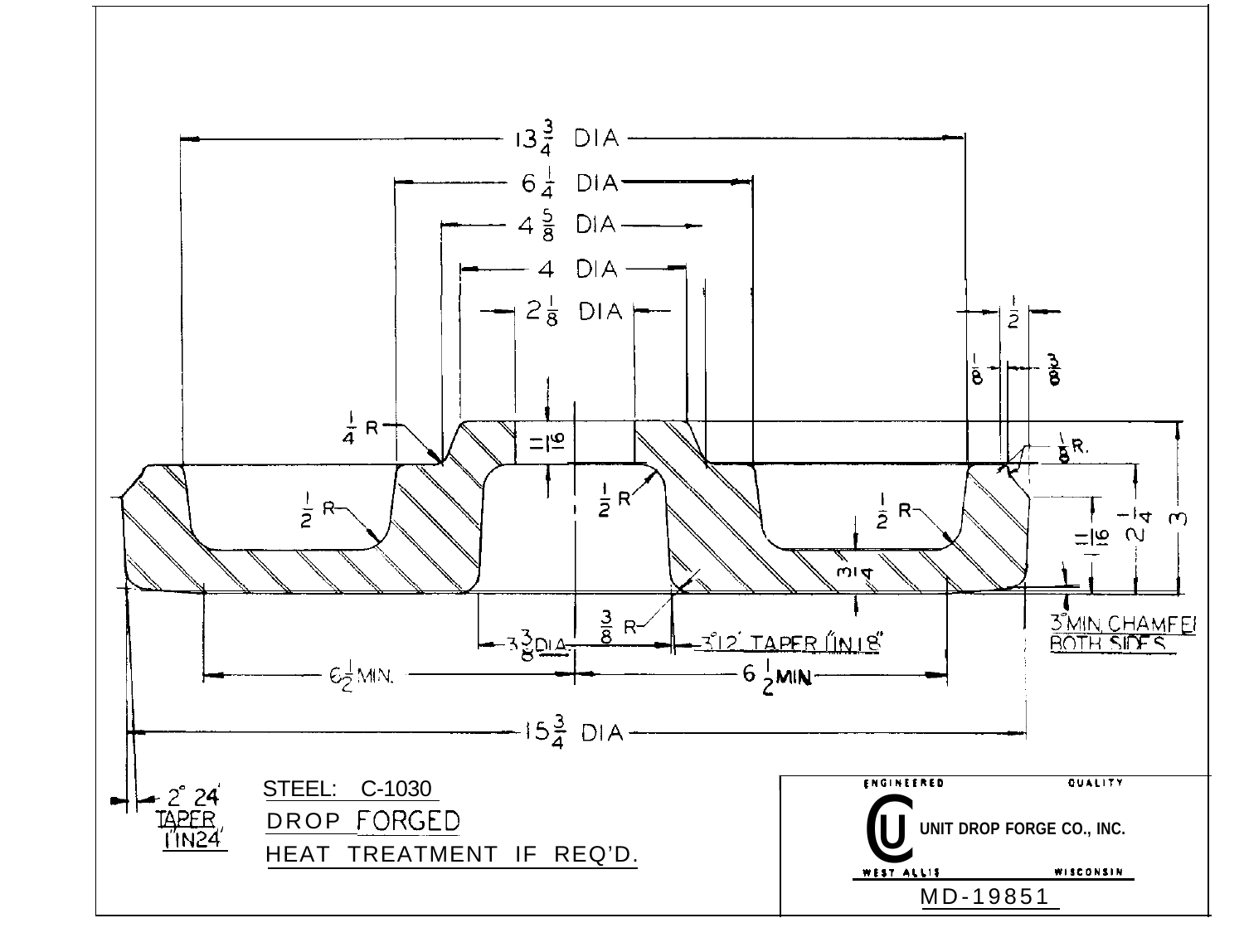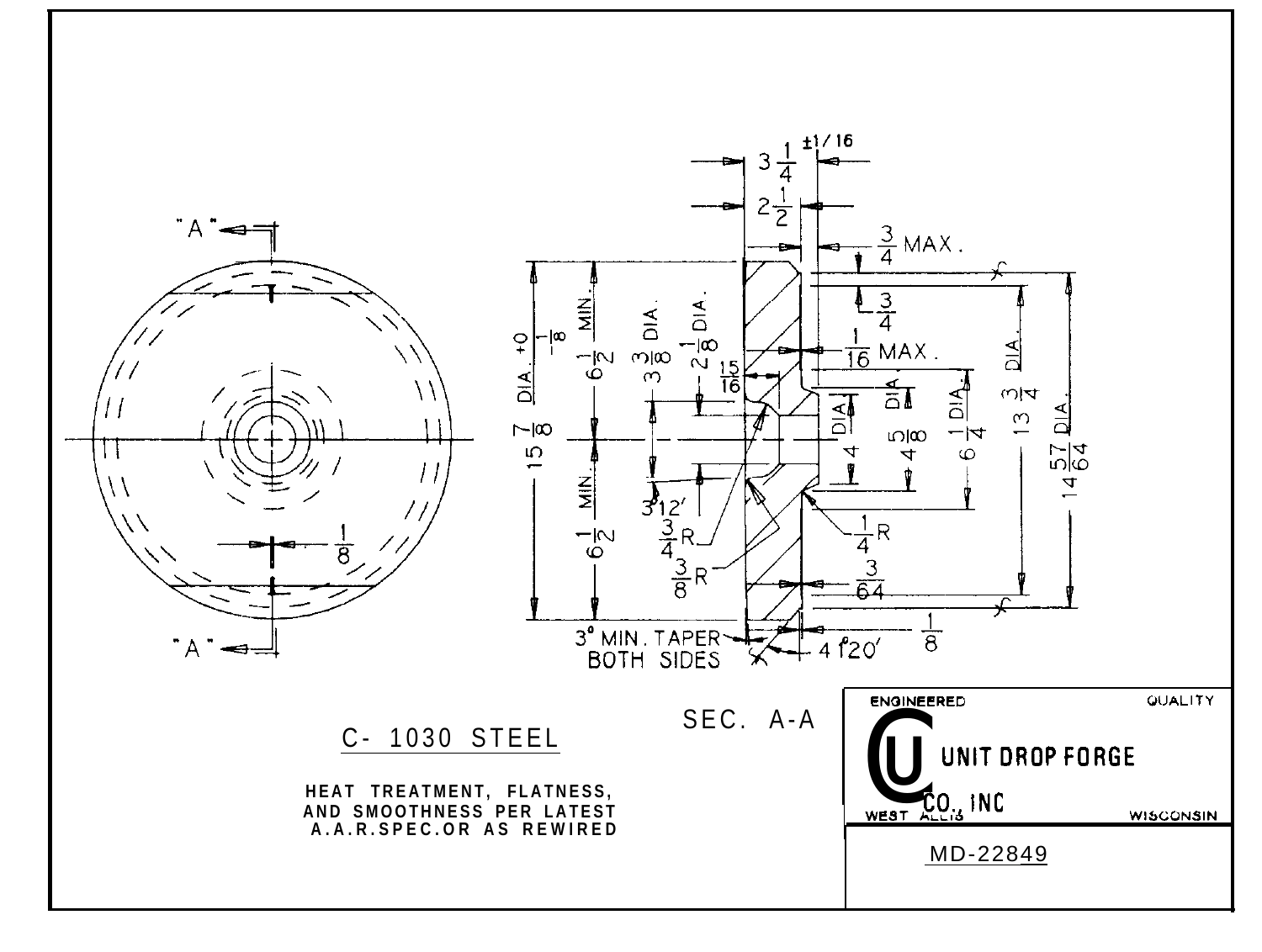**Separable front & rear draft lugs are forged to withstand the loads experienced in today's rugged freight car service.**

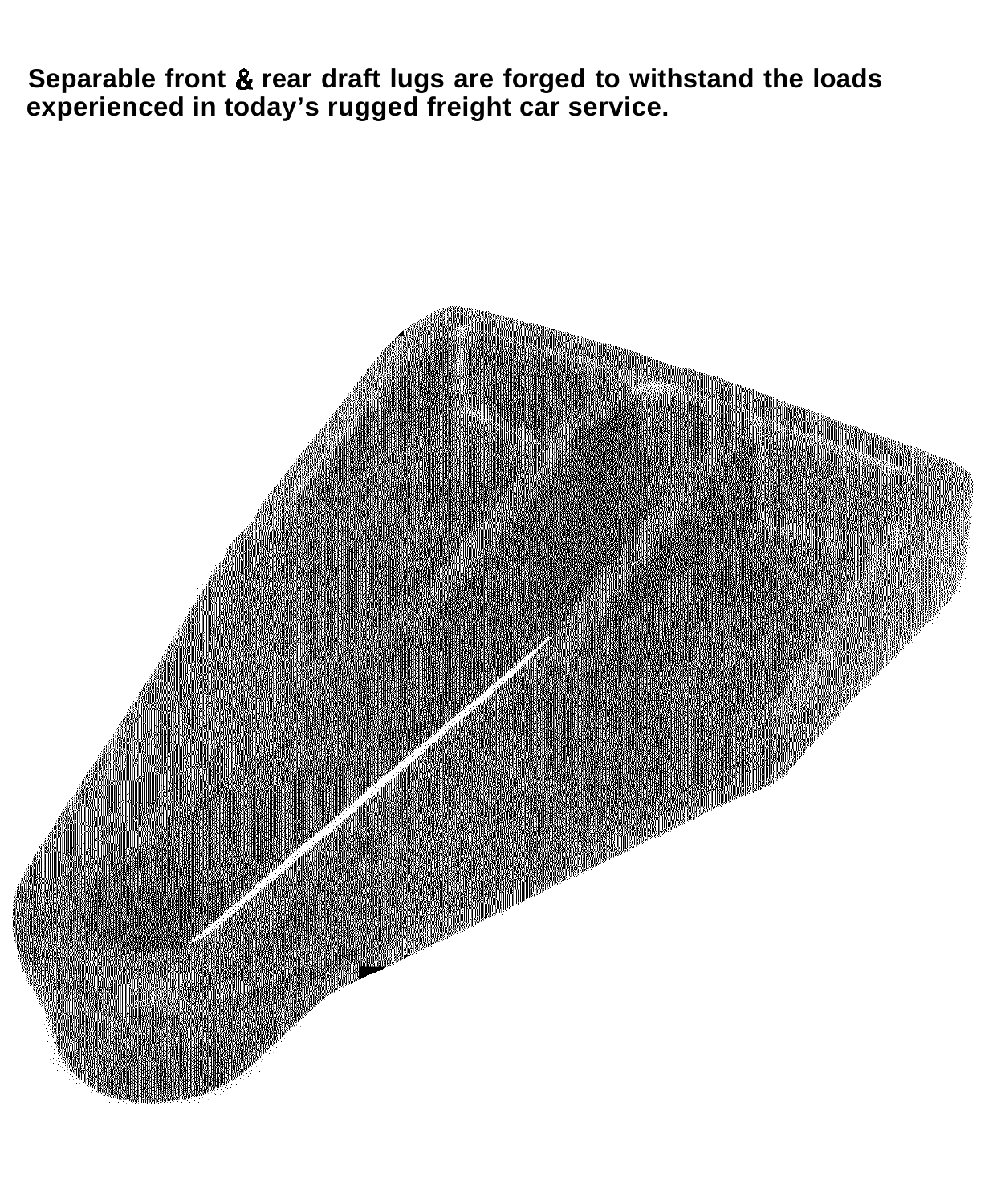